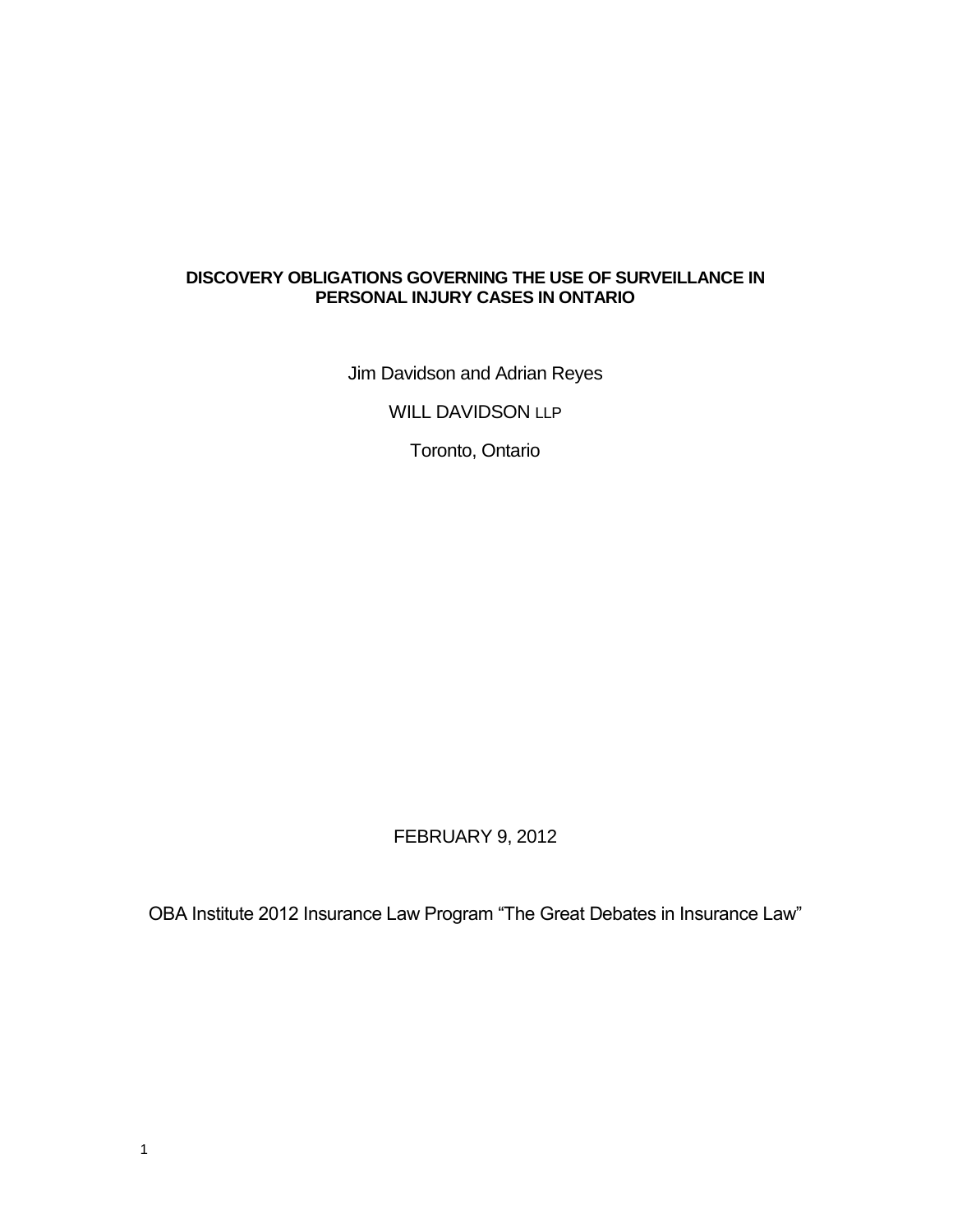### **Introduction**

Surveillance of an opposing party is typically used at the trial of a personal injury case for the following purposes:

- as *substantive* evidence (*e.g.* of the opposite party's functional abilities); or
- as *impeachment* evidence (*e.g.* to undermine the opposite party's credibility)

This paper deals with the disclosure obligations that govern the use of such surveillance in Ontario.

# Substantive Evidence

Briefly speaking, surveillance that is intended to be used as substantive evidence at trial must be produced to the opposite party at least 90 days before the commencement of trial (see Rule 30.09 of the Ontario *Rules of Civil Procedure* and the Ontario Court of Appeal decision in *Landolfi v. Fiargone*) or with leave of the Court (see Rule 53.08 of the Ontario *Rules of Civil Procedure*)

### Impeachment Evidence

By contrast, surveillance that is intended to be used as impeachment evidence need not be produced but must be disclosed in Schedule "B" of the party's Affidavit of Documents. The decision in *McDonald v. Standard Life Assurance Co.* states that if privilege is maintained over this new surveillance then there is no need to serve a supplemental Affidavit of Documents. However, such a position would seem to run contrary to basic disclosure principles.

In addition, if requested, the party intending to rely on the surveillance must also provide the opposite party with the following information (see the Ontario General Division decision in *Devji v. Longo Brothers Fruit Market Inc*.):

- 1. dates, times and precise locations
- 2. particulars of the activities and observations made;
- 3. the names and addresses of the persons who conducted the surveillance.

The following discussion elaborates on these disclosure principles and reviews the current Ontario law pertaining to the use of Surveillance at trial.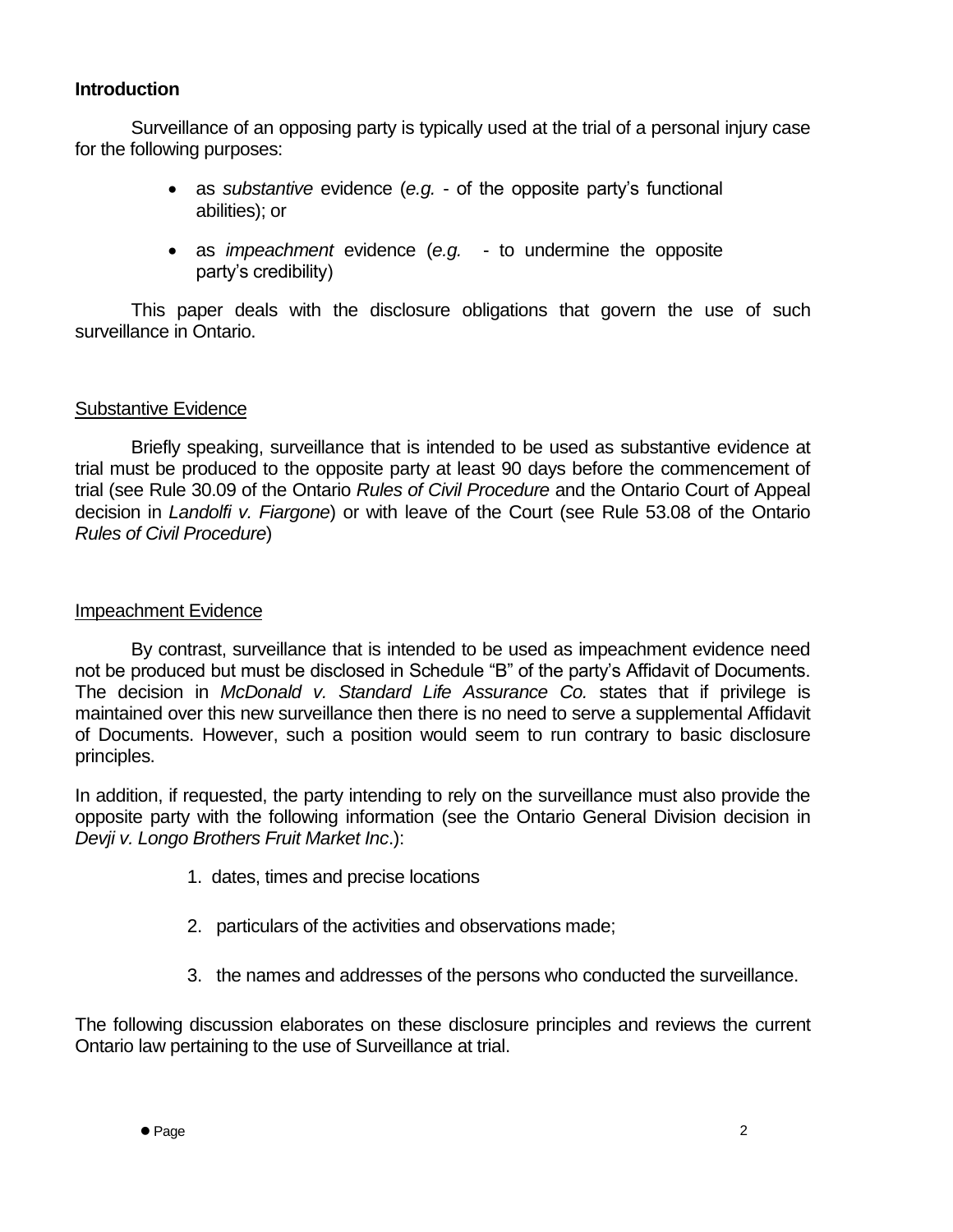### **Discussion**

The use of surveillance evidence in the judicial system is subject to the law of evidence as well as the *Courts of Justice Act* and the *Rules of Civil Procedure*. The combined reading of these laws is necessary in ascertaining the role surveillance evidence plays in a civil trial and the discovery obligations associated with it. Surveillance evidence is governed under Rule 30.09 of the *Rules of Civil Procedure* as a "document" on which counsel claims privilege.

Counsel seeking to use surveillance evidence at trial must take into consideration the three options available to her under the *Rules.* Under Rule 30.09:

### **PRIVILEGED DOCUMENT NOT TO BE USED WITHOUT LEAVE**

30.09 Where a party has claimed privilege in respect of a document and does not abandon the claim by giving notice in writing and providing a copy of the document or producing it for inspection at least 90 days before the commencement of the trial, the party may not use the document at the trial, except to impeach the testimony of a witness or with leave of the trial judge. R.R.O. 1990, Reg. 194, r. 30.09; O. Reg. 19/03, s. 7.

Rule 30.09 thus gives defence counsel three options in their approach to the use of their surveillance evidence:

- 1. Claim litigation privilege over the surveillance evidence, list such in the Affidavit of Documents Schedule "B" and apply a wait and see approach to its use.
- 2. Waive privilege over the surveillance evidence more than 90 days before trial, disclose to opposing counsel and subsequently use as substantive evidence at trial.
- 3. Retain privilege over the surveillance evidence, do not disclose (other than in Schedule "B") and use to impeach evidence of Plaintiff at trial subject to a finding of admissibility.
- 4. Pursuant to Rule 53.08 seek admission of the surveillance evidence as substantive evidence under Rule 30.09 with leave of the trial judge.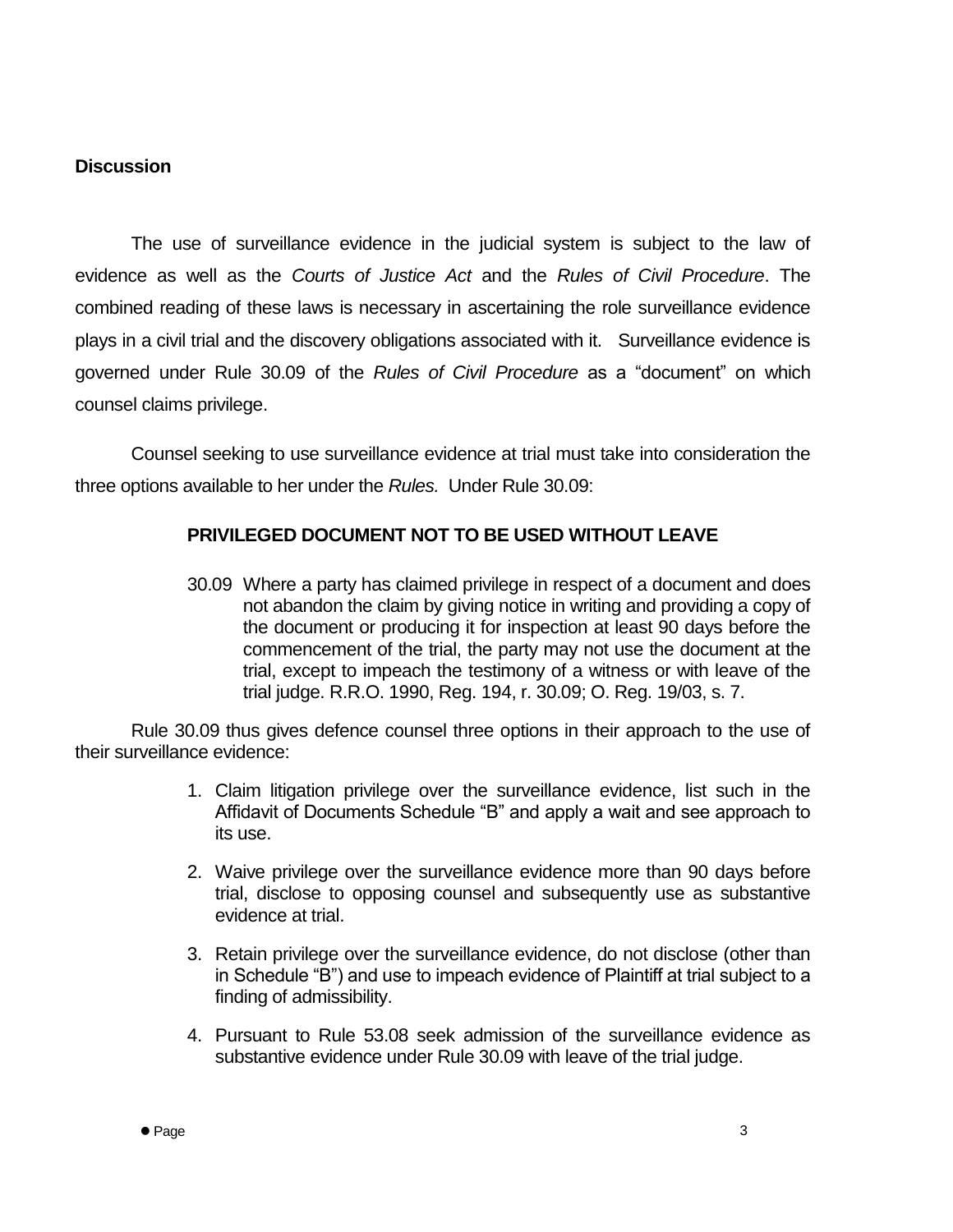### **Discovery Obligations**

# *Inclusion and description in the Affidavit of Documents is the minimum required disclosure of surveillance evidence.*

Under Rule 30, parties in a civil action are required to disclose the existence of surveillance documents in their Affidavit of Documents. This disclosure includes reports, photographs, video recordings, DVDs and the like.

### **Disclosure**

30.02 (1) Every document relevant to any matter in issue in an action that is or has been in the possession, control or power of a party to the action shall be disclosed as provided in rules 30.03 to 30.10, whether or not privilege is claimed in respect of the document. R.R.O. 1990, Reg. 194, r. 30.02 (1); O. Reg. 438/08, s. 26.

Surveillance documents over which counsel claims privilege are invariably listed in Schedule ¨B¨.

#### **Contents**

(2) The affidavit shall list and describe, in separate schedules, all documents relevant to any matter in issue in the action,

(a) that are in the party's possession, control or power and that the party does not object to producing;

(b) that are or were in the party's possession, control or power and for which the party claims privilege, and the grounds for the claim; and

(c) that were formerly in the party's possession, control or power, but are no longer in the party's possession, control or power, whether or not privilege is claimed for them, together with a statement of when and how the party lost possession or control of or power over them and their present location. R.R.O. 1990, Reg. 194, r. 30.03 (2); O. Reg. 438/08, s. 27 (2).

Surveillance evidence over which privilege is not claimed is subject to inspection by the opposing party upon notice and the time of inspection must be set within five days of such notice.

### **INSPECTION OF DOCUMENTS**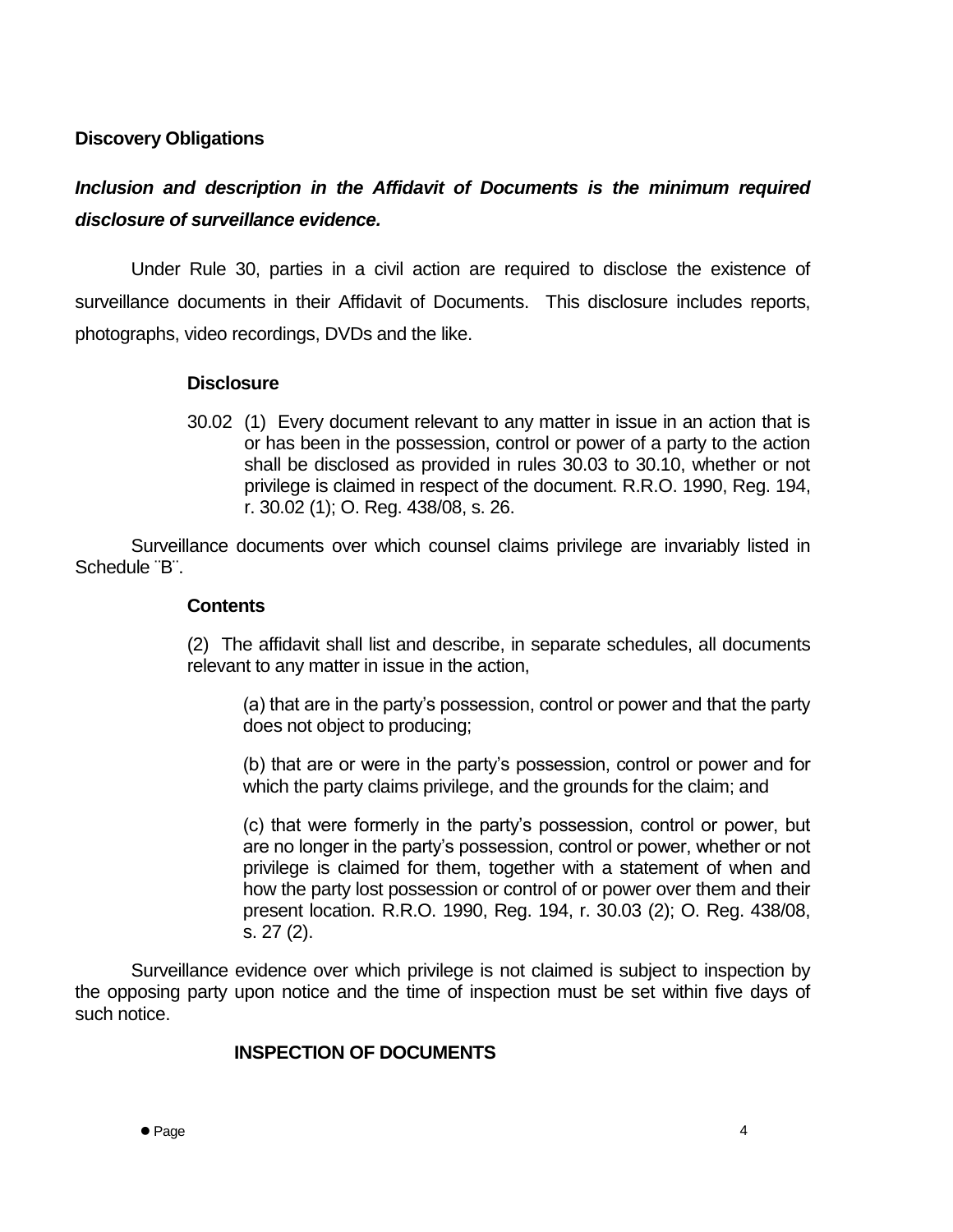# **Request to Inspect**

30.04 (1) A party who serves on another party a request to inspect documents (Form 30C) is entitled to inspect any document that is not privileged and that is referred to in the other party's affidavit of documents as being in that party's possession, control or power. R.R.O. 1990, Reg. 194, r. 30.04 (1).

(2) A request to inspect documents may also be used to obtain the inspection of any document in another party's possession, control or power that is referred to in the originating process, pleadings or an affidavit served by the other party. R.R.O. 1990, Reg. 194, r. 30.04 (2).

(3) A party on whom a request to inspect documents is served shall forthwith inform the party making the request of a date within five days after the service of the request to inspect documents and of a time between 9:30 a.m. and 4:30 p.m. when the documents may be inspected at the office of the lawyer of the party served, or at some other convenient place, and shall at the time and place named make the documents available for inspection. R.R.O. 1990, Reg. 194, r. 30.04 (3); O. Reg. 575/07, s. 1.

In *Walker v. Woodstock<sup>1</sup>*, the Divisional Court clearly stated that the Defendant must disclose a summary of the surveillance during the discovery process whether or not such surveillance is tendered for substantive or impeachment purposes. The Superior Court of Justice has provided some further guidance as to the suitability of disclosure of surveillance evidence in an Affidavit of Documents. In *Marchese v. Knowles*,<sup>2</sup> the Defendant claimed privilege over a surveillance report in Schedule ¨B¨ of its Affidavit of Documents that neglected to include the existence of field/log notes. Cavarzan J. in ordering a the delivery of a further and better Affidavit of Documents, relied on *Devji v. Longo Brothers Fruit Market Inc*. <sup>3</sup> where it was stated, at para. 4, that the "defendant in a personal injury accident is obliged to provide details of surveillance including:

- "1. dates, times and precise locations
- 2. particulars of the activities and observations made;

j <sup>1</sup> *Walker v. Woodstock*, 2001 CarswellOnt 113, 142 O.A.C. 53, 7 C.P.C. (5th) 176 at paras. 8,12.

<sup>2</sup> *Marchese [v. Knowles](http://www.canlii.org/eliisa/highlight.do?text=surveillance%2C+description%2C+disclosure&language=en&searchTitle=Ontario&path=/en/on/onsc/doc/2009/2009canlii12116/2009canlii12116.html)*, 2009 CanLII 12116 (ON SC).

<sup>3</sup> *Devji v. Longo Brothers Fruit Market Inc.,* [1999] O.J. No. 1542 (Ont. Ct. Gen. Div.) at para 4.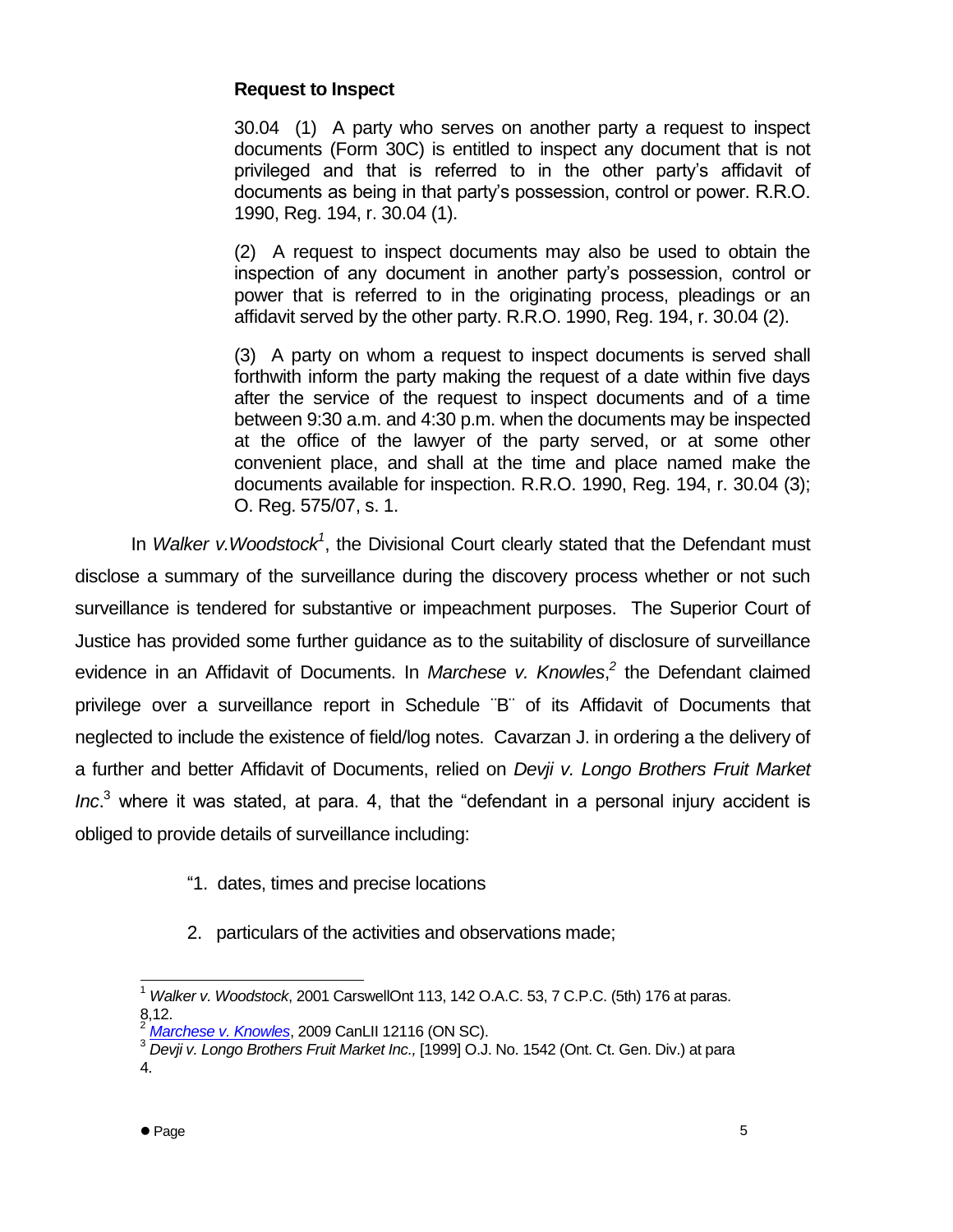3. the names and addresses of the persons who conducted the surveillance."

The Superior Court in *Marchese* reinforces the standard of sufficiency for disclosure of surveillance evidence in the Affidavit of Documents. As well, it appears that the opportunity exists for Plaintiffs to immediately challenge completeness under Rule 30.08 or utilize the examination for discovery as a tactical tool to identify deficiencies in the Affidavit of Documents and subsequently request an Order for a further and better Affidavit as seen in *Marchese.*

# *The Affidavit of Documents triggers Rule 30.07*

A properly executed Affidavit of Documents is of benefit to counsel in two ways. Firstly, the Affidavit of Document is the only concrete means to identify the existence of surveillance. Secondly, a properly executed and served Affidavit of Documents should trigger Rule 30.07, assigning an ongoing disclosure duty to the Defendant including the existence of new or previously undisclosed surveillance evidence:

### **DOCUMENTS OR ERRORS SUBSEQUENTLY DISCOVERED**

30.07 Where a party, after serving an affidavit of documents,

(a) comes into possession or control of or obtains power over a document that relates to a matter in issue in the action and that is not privileged; or

(b) discovers that the affidavit is inaccurate or incomplete,

the party shall forthwith serve a supplementary affidavit specifying the extent to which the affidavit of documents requires modification and disclosing any additional documents. R.R.O. 1990, Reg. 194, r. 30.07.

# **Litigation Privilege over Surveillance Evidence can be Challenged**

Although the Plaintiff has a further opportunity in the examination for discovery process to elicit further information regarding the surveillance evidence, it is possible to challenge the Defendant´s claim of privilege from the outset. The Court of Appeal in *General*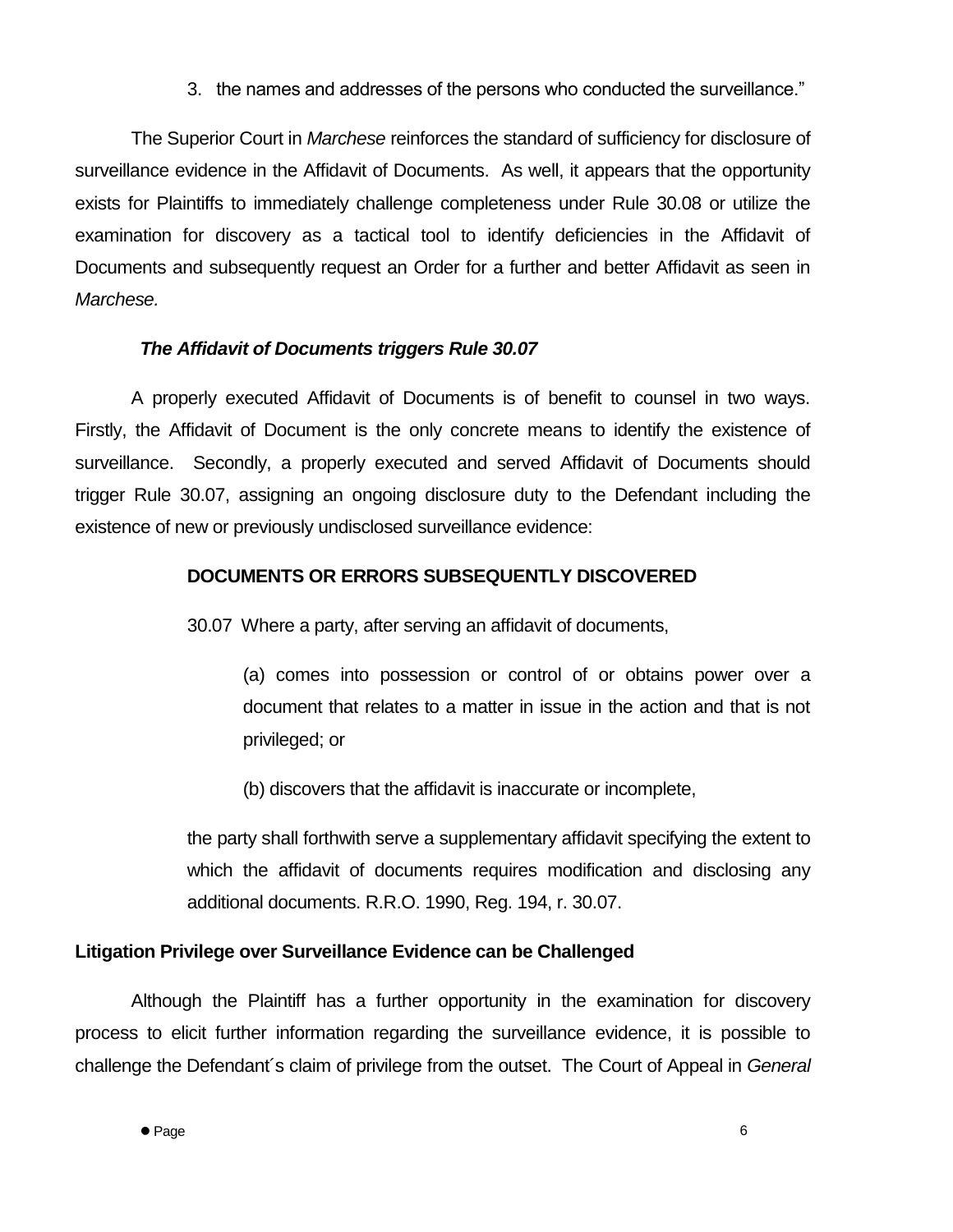*Accident Assurance v. Chrusz<sup>4</sup>* has unequivocally endorsed the Defendant´s right to claim privilege over surveillance evidence whose dominant purpose was that of litigation whether actual or anticipated. However, the Defendant may waive its privilege actively or by inference in a variety of circumstances:

- 1. Provision of surveillance evidence to a defence expert: *Aherne v. Chang,*  (2011) O.J. No. 1880 (S.C.J.), *Browne v. Lavery*, (2002) O.J. No. 564;
- 2. Disclosure of surveillance evidence to a co-defendant: *Tremblay v. Daum*  (1994) (Ont. Gen. Div.), *Columbos v. Carroll* (1985) (Ont. H.C.J.);
- 3. Provision of surveillance evidence to a third-party: *Supercom of California v. Sovereign General Insurance Co.* (1998) (Ont. Gen. Div.).

As well, the Court retains its statutory right under Rule 30.04(6) to act as the ultimate assessor of privilege:

### **Court may Inspect to Determine Claim of Privilege**

30.04 (6) Where privilege is claimed for a document, the court may inspect the document to determine the validity of the claim. R.R.O. 1990, Reg. 194, r. 30.04 (6).

# **Examinations for Discovery**

The discovery obligations surrounding surveillance evidence extend from the Affidavit of Documents to the examinations for discovery. The examination stage is an important tactical device for the Plaintiff to evince further particulars about surveillance evidence in the Defendant´s possession.

Rule 31.06 governs the scope of examination and puts an obligation on the Defendant:

### **SCOPE OF EXAMINATION**

l <sup>4</sup> *General Accident Assurance v. Chrusz*, (1999), 45 OR (3d) 321 (CA).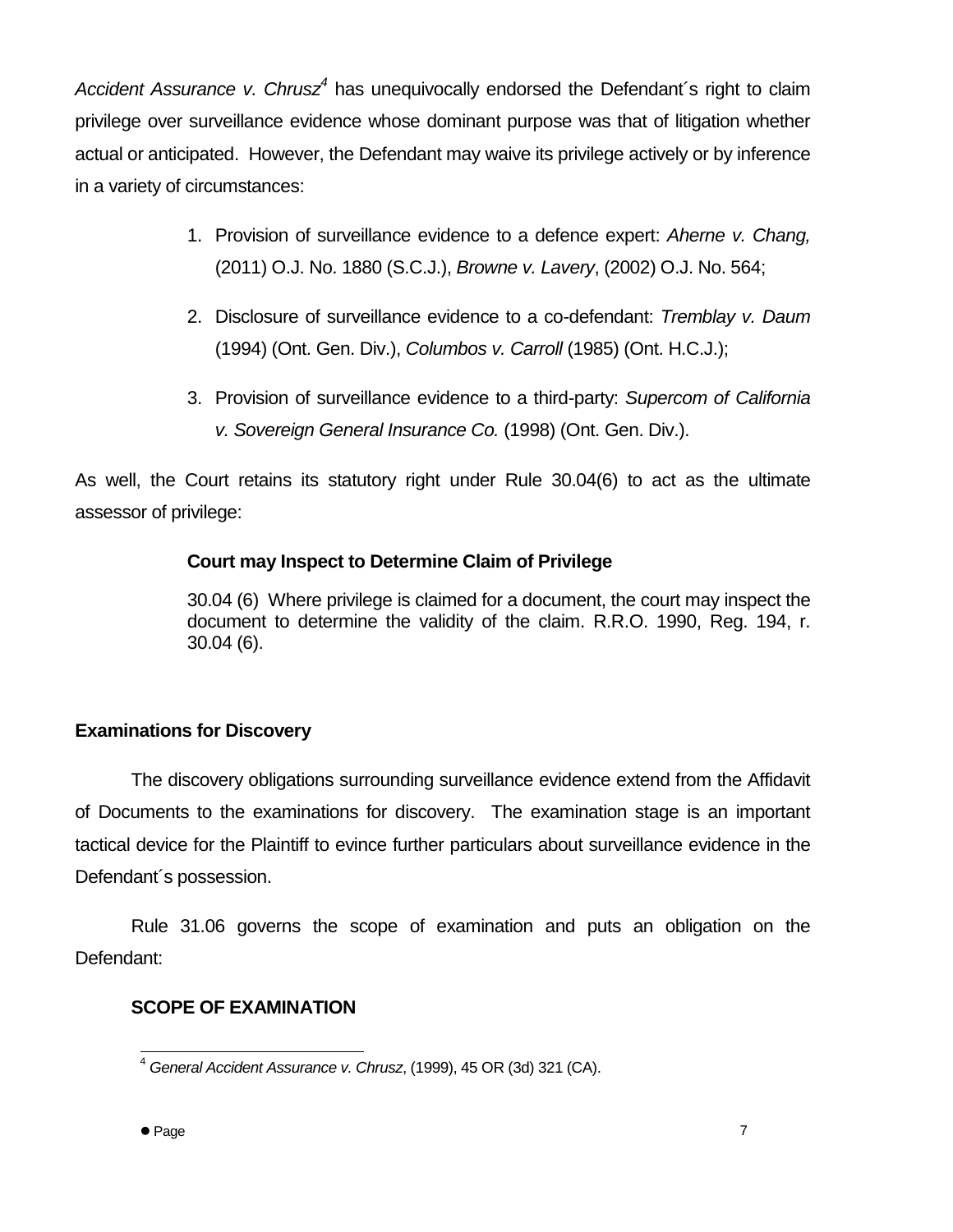# **General**

31.06 (1) A person examined for discovery shall answer, to the best of his or her knowledge, information and belief, any proper question relevant to any matter in issue in the action or to any matter made discoverable by subrules (2) to (4) and no question may be objected to on the ground that,

(a) the information sought is evidence;

(b) the question constitutes cross-examination, unless the question is directed solely to the credibility of the witness; or

(c) the question constitutes cross-examination on the affidavit of documents of the party being examined. R.R.O. 1990, Reg. 194, r. 31.06 (1); O. Reg. 438/08, s. 30 (1).

In *Sacrey v. Berdan<sup>5</sup>*, the court clarified the important difference between

document discovery as governed by the Affidavit of Documents and informational

discovery as subject to the rules of examination.

11. Subrules 31.06(1) to (3) enable a party to obtain on examination for discovery much of the information contained in a document which is protected from production or discovery on the ground of privilege. Pursuant to these subrules the examining party is entitled to be told of the names and addresses of persons who might reasonably be expected to have knowledge of transactions or occurrences in issue, the substance of their expected evidence, and, unless an undertaking is given not to call an expert as a witness at trial, the names and addresses of experts, engaged by or on behalf of the party examined, together with the findings, opinions and conclusions of the expert..

...

17. The whole range of informational discovery is governed by r. 31.06(1), which constitutes a very broad rule as to its scope. It permits "any proper question relating to any matter in issue in the action ..." The plaintiff's injuries are a "matter in issue" in this case. Therefore, any information "relating" or relevant to the plaintiff's injuries known by the defendant is properly within the scope of informational discovery. Indeed, the paradigm of such information is what the plaintiff was observed to do by a witness undertaking surreptitious surveillance of

 5 *Sacrey v. Berdan*, 1986 CarswellOnt 353, 10 C.P.C. (2d) 15, 38 A.C.W.S. (2d) 296.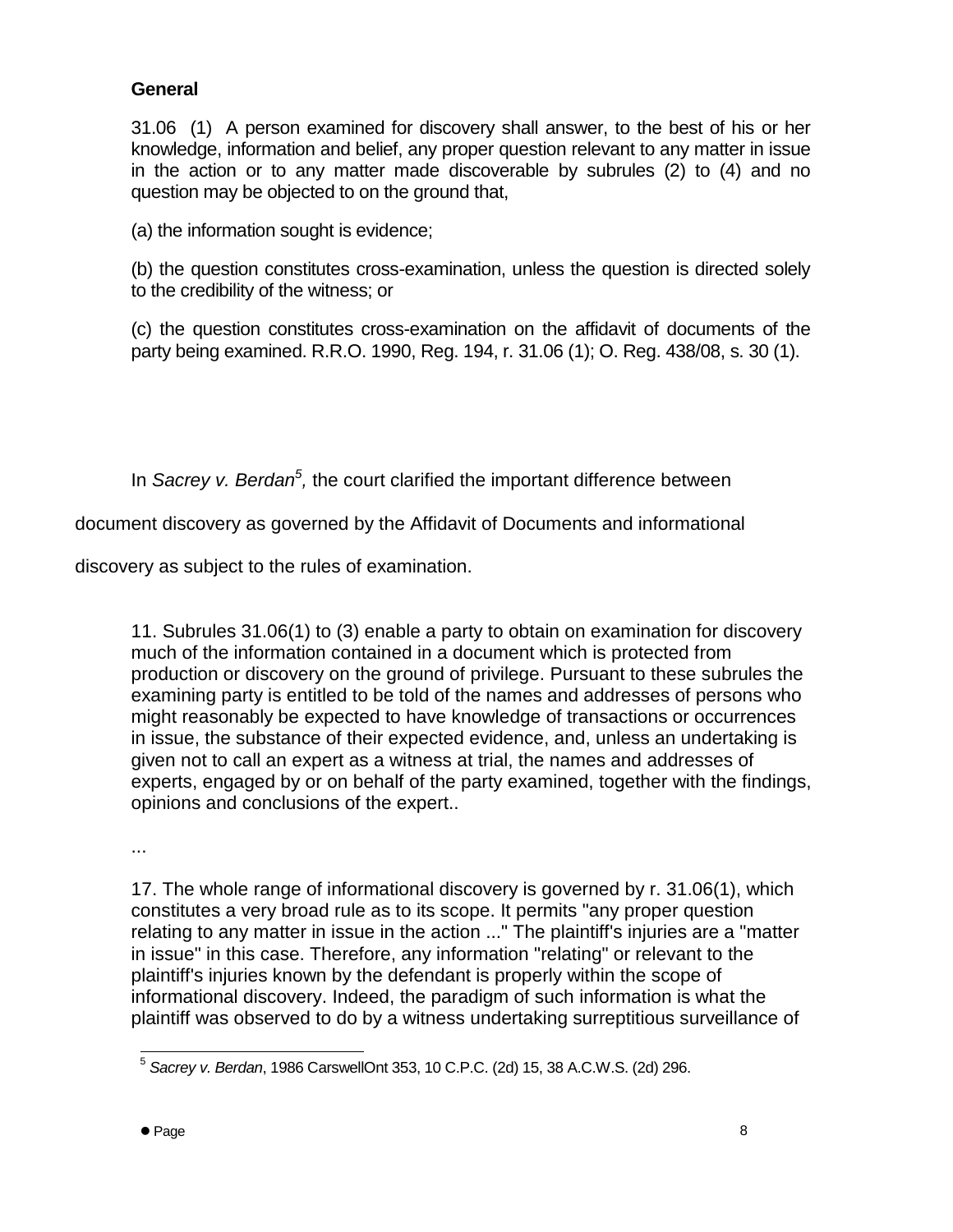the plaintiff. Such information is necessary to enable plaintiff's counsel to know the case he has to meet and to avoid surprise at trial. It may also assist plaintiff's counsel in lowering, or increasing, his expectations of the worth of the plaintiff's injuries and may promote settlement of her case.

The court in *Sacrey* quoted with approval at para. 15 the comments of Osborne J. in

*Niederle v. Frederick Transport Ltd.<sup>6</sup>* :

At the examination for discovery counsel for the defendants undertook to inform the plaintiff's counsel of information subsequently acquired going to the issues in the case which included the nature and extent of the plaintiff's injuries. Based upon this undertaking and "the Rules as they now stand relating to discovery disclosure", Osborne J. held at p. 138 that:

"the defence must disclose not only surveillance activities resulting in evidence that it may or does wish to lead at trial, but also surveillance activity that did not result in evidence upon which the defence relies or may rely."

The Court of Appeal subsequently rendered its decision on the sufficiency of the Defendant´s disclosure of surveillance evidence during examinations for discovery again distinguishing document discovery from informational discovery. In *Ceci v. Bonk<sup>7</sup>* the Defendant refused to attend examination in an attempt to avoid disclosing particulars about privileged surveillance evidence. Carthy J.A. ordered the Defendant´s attendance at the examination to answer questions about the surveillance evidence despite its privilege.

Clearly, despite claims of privilege over surveillance evidence, Plaintiff´s counsel can utilized the Examination for Discovery as a tactical tool to leverage informational discovery to identify particulars regarding privileged surveillance evidence. As well, the Plaintiff´s right to discover Defendants first, provides an opportunity for the well-prepared Plaintiff´s counsel to identify the particulars of privileged surveillance evidence before their examination.

# **Privileged Surveillance**

 $\overline{a}$ <sup>6</sup> *Niederle v. Frederick Transport Ltd*., (1985) 5 C.P.C. (Ont. H.C.J.).

<sup>7</sup> *Ceci v. Bonk,* 1992 CarswellOnt 432, 6 C.P.C. (3d) 304, 7 O.R. (3d) 381, 89 D.L.R. (4th) 444, 56 O.A.C. 346.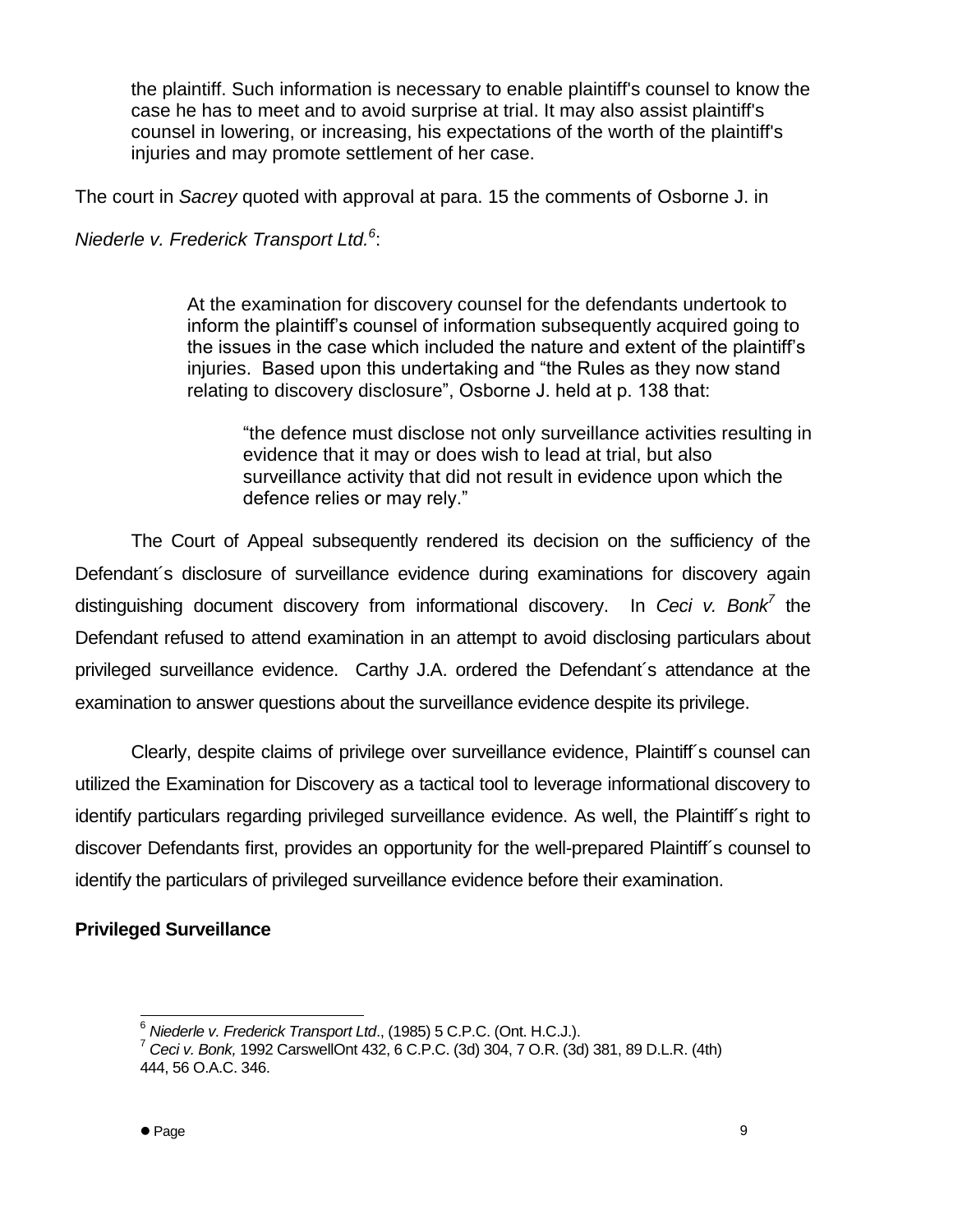Although production is not required of privileged surveillance at the documentary discovery stage, during examinations the Plaintiff may utilize the principles of informational discovery to identify dates, times, locations and descriptions of the activities covered in the surveillance. As well, prior to examinations interrogatories may be issued regarding this information.

### **Disclosed Surveillance**

If privilege has been waived over surveillance evidence, during examinations a Plaintiff may use the strategy in *Marchese* and focus its examination on the existence of collateral documents, records and notes utilized in preparing the surveillance report. As well the issue of pixilation may be germane to the case and particulars about editing techniques may be asked.

Whether the surveillance evidence is privileged or disclosed, upon examining the Defendant on the surveillance evidence Rule 31.06 (2) supports both strategies:

### *Identity of Persons Having Knowledge*

31.06 (2) A party may on an examination for discovery obtain disclosure of the names and addresses of persons who might reasonably be expected to have knowledge of transactions or occurrences in issue in the action, unless the court orders otherwise. R.R.O. 1990, Reg. 194, r. 31.06 (2).

As well, once the Defendant has been examined regarding surveillance evidence, Rule 31 is engaged and obliges continuing disclosure:

### **INFORMATION SUBSEQUENTLY OBTAINED**

#### *Duty to Correct Answers*

**31.09** (1) Where a party has been examined for discovery or a person has been examined for discovery on behalf or in place of, or in addition to the party, and the party subsequently discovers that the answer to a question on the examination,

(a) was incorrect or incomplete when made; or

(b) is no longer correct and complete,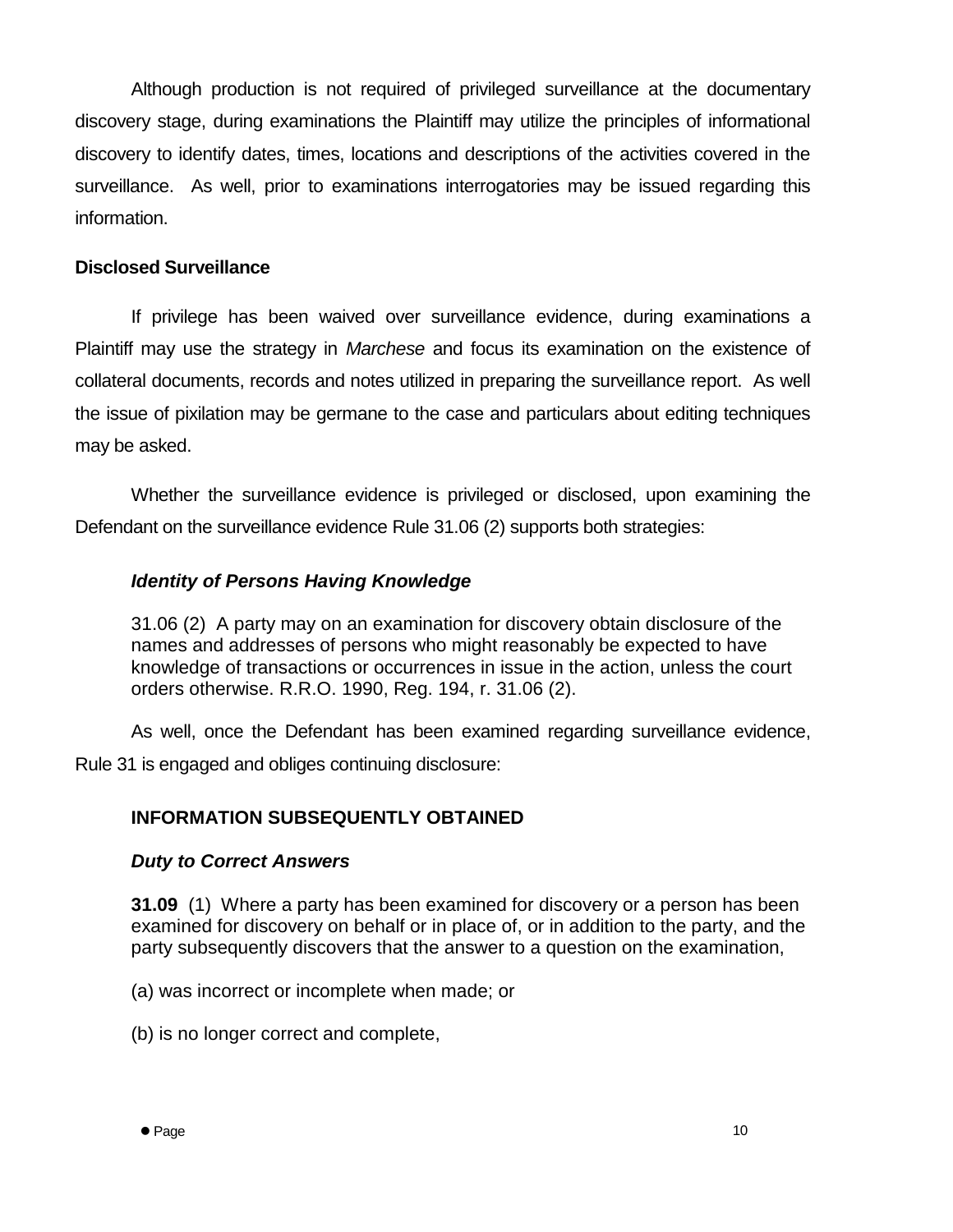the party shall forthwith provide the information in writing to every other party. R.R.O. 1990, Reg. 194, r. 31.09 (1).

### **When Privilege over Surveillance Evidence is Lost.**

An important consideration in the Discovery portion of litigation is the retention of privilege over surveillance documents. Simply asserting privilege is not enough to safeguard the fruits of that privilege from documentary discovery.

In *Bazinet v. Davies Harley Davidson<sup>8</sup>* The Superior Court has stated that expert surveillance reports are privileged where the surveillance and the report are crafted by the same expert or entity or where a subsequent expert relies on the findings of the first expert. However, Power J. quoting with approval Ferguson J. at para. 25 in *Browne*, affirms that litigation is waived albeit not expressly "… If some of the information in the document is disclosed then the privilege in the entire document is waived." <sup>9</sup>

Most recently, the Superior Court in *Ahern v. Chang* on an appeal from a decision of Master Short<sup>10</sup>, revisited *Bazinet* and addressed the precise moment when waiver of privilege over surveillance documents crystallized. Distinguishing the point of crystallization in *Bazinet,* the Court found that waiver of privilege crystallized not at the point counsel decided to rely on the report of the second expert, but rather at the point the surveillance documents were voluntarily produced to the expert. The Court held that the waiver of litigation privilege associated with surveillance evidence is a consequence of the operation of s. 105 of the *Courts of Justice Act*, and Rules 33.04(2), 33.06 (1), and 53.03 of the *Rules of Civil Procedure*. These provisions, when read together, unmistakably require the waiver of privilege for any information provided to a defence medical examiner. It remains to be seen though if this ruling can be extrapolated to all experts or if the later point of crystallization in *Bazinet* remains in place for other experts.

l 8 *Bazinet v.Davies Harley Davidson*, 2007 CanLII 23158 (ON SC).

<sup>9</sup> He relied on the Supreme Court of Canada decision in *R. v. Stone* 1999 CanLII 688 (SCC),

<sup>(1999), 134</sup> C.C.C. (3d) 353. <sup>10</sup> *Ahern v. Chang*, 2011 ONSC 2067 (CanLII).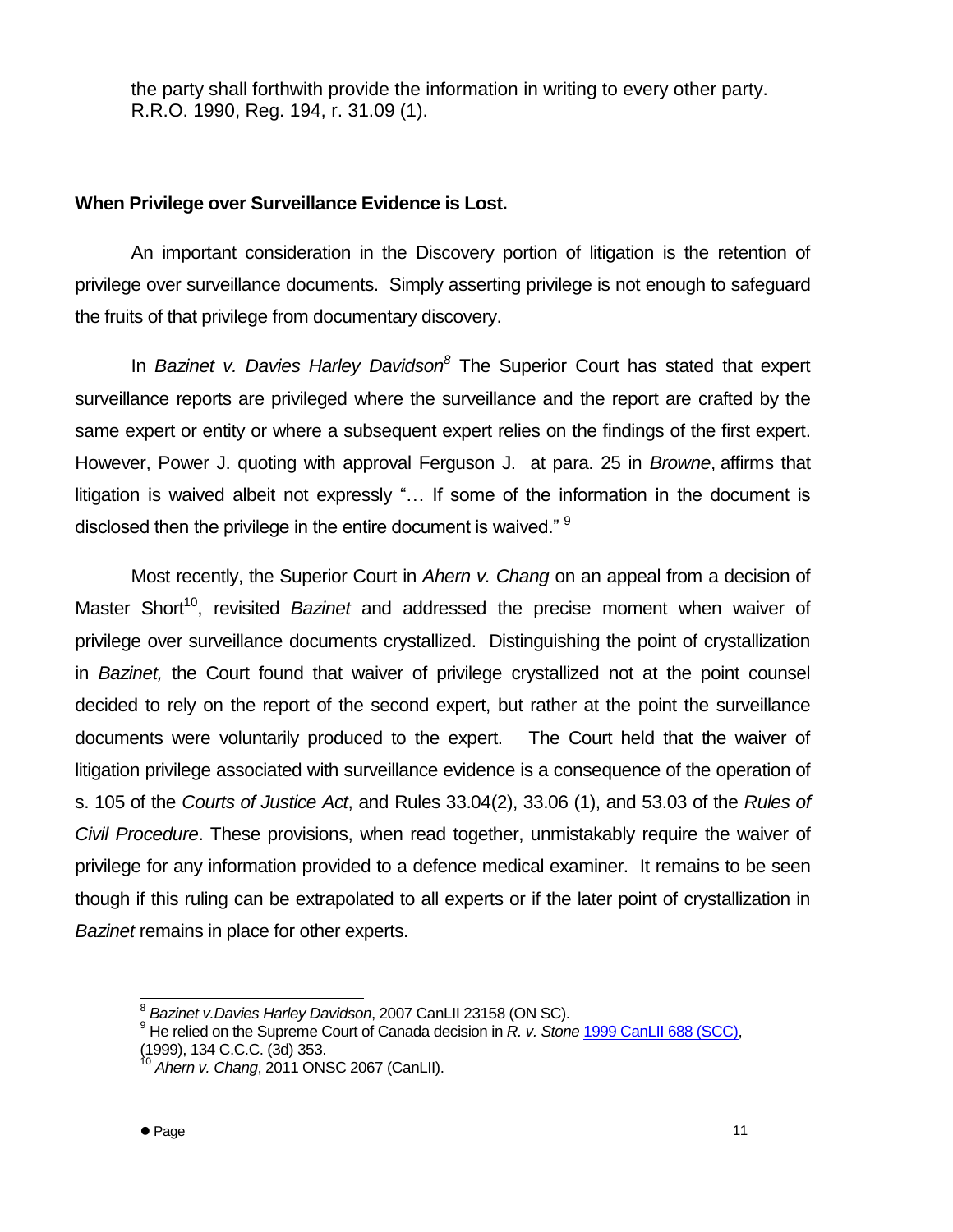# **Surveillance Evidence at Trial**

### **Substantive Evidence**

Counsel planning to use surveillance evidence as substantive evidence in a civil trial must first disclose such evidence in Schedule A of its Affidavit of Documents or abandon privilege over the documents greater than 90 days prior to trial. Subject to Rule 30.09, surveillance evidence not properly disclosed is limited to use as impeachment evidence except by leave of the trial judge. Rule 30.09 has been strictly enforced in Ontario: *Youssef v. Cross<sup>11</sup>*; *Giroux v. LaFrance<sup>12</sup>* .

In *Youseff*, Granger J. provides an elucidation of Rule 30.09 in situations where Defence counsel strategizes on how best to utilize surveillance evidence<sup>13</sup>:

¨Accordingly, if the video is to be used to impeach the evidence of the plaintiff, it need not be produced but if the video is to be used as substantive evidence the privilege must be waived and the video produced in order to comply with the rules of civil procedure. Admittedly the defendant is faced with a dilemma as production of the video might detract from the effect of the impeachment process. The present rules of civil procedure, are designed to facilitate production of documents including videos, if they are to be used as real evidence, in order to avoid what has commonly been referred to as "trial by ambush". It seems to me that if the videos are to be used as substantive evidence, the privilege must be waived and production made prior to trial. The use of the videos by Dr. Girvin to form an opinion that the plaintiff is a malingerer, demonstrates the unfairness resulting from the failure to produce the video as Dr. Clifford, a physiatrist retained by the plaintiff, was not aware of the videos until he was called as a witness by the plaintiff.¨

*Landolfi v. Fargione<sup>14</sup>*¸one of the leading cases on surveillance evidence at

trial approves *Youseff and Giroux* and further advises that the test for admission of

surveillance evidence at trial is Rule 30.09 and its exceptions:

"Rule 30.09 sets out strict procedural requirements where a party seeks to use a privileged document at trial as substantive evidence in its case. These requirements oblige the party who seeks to use the evidence to abandon its

l

<sup>11</sup> *Youssef v. Cross* (1991), 80 D.L.R. (4th) 314 (Ont. Gen. Div.).

<sup>12</sup> *Giroux v. LaFrance*, (1993), 19 C.P.C. (3d) 12 (Ont. Gen. Div.).

<sup>13</sup> *Supra* note 11 at para. 10.

<sup>14</sup> *Landolfi v. Fargione*, 2006 CanLII 9692 (ON CA)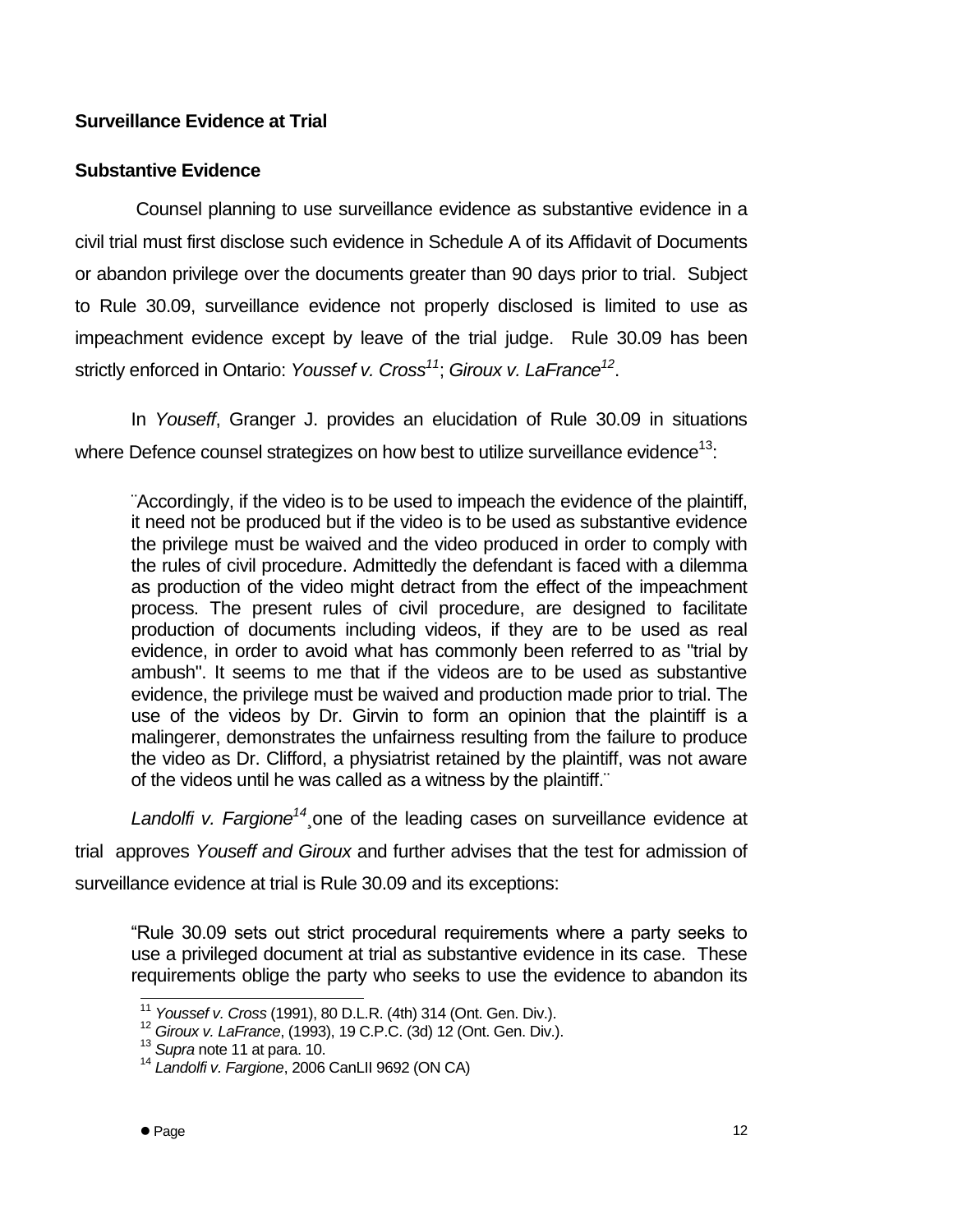previously asserted privilege claim in writing and to produce the "document" for inspection not later than 90 days before the commencement of the trial. Under rule 30.01(1)(a), a "document" includes a videotape. Thus, rule 30.09 contemplates production before trial of a privileged document, for its eventual use at trial, where a party intends to use the document as substantive evidence.<sup>"15</sup>

Most recently in *Smith v. Morelly<sup>16</sup>*, the Superior Court again affirmed at para. 28 the strict approach of Rule 30.09 subject to Rule 53.08:

¨I do not find that it is reasonable to allow the Defendant to use the videotape as substantive evidence in this case. I agree with the Plaintiff that the rules with respect to disclosure have been put in place for specific policy reasons. They are to be strictly adhered to."

However, counsel should be aware that the *Ball v. Vincent<sup>17</sup>* test for admissibility of surveillance evidence may still be applicable in cases where such evidence having already been disclosed to the Plaintiff is tendered by the defence as both substantive evidence and for impeachment purposes subject to the relevance threshold:<sup>18</sup>

"The criteria which are accepted to be applicable to an issue concerning the admissibility of videotapes are those identified in the decision *R. v. Creemer and Cormier* (1968), I C.C.C. p. 14. The criteria are firstly, accuracy in representing the facts; secondly, fairness and absence of any intention to mislead and thirdly, verification on oath by a person capable of doing so. In addition, of course, the videos to be admissible must have real probative value in relation to an issue at this trial.<sup>"19</sup>

### **Impeachment**

When the Defendant decides to maintain privilege over the surveillance documents, such evidence may be used to impeach the Plaintiff´s testimony under the Rule 30.09 exception. However, in advance of use at trial, the threshold common law rule in *Brown v. Dunn* must be met. *Brown* requires defence counsel to lay the

j <sup>15</sup> *Supra* at para. 46.

<sup>16</sup> *Smith v. Morelly*, 2011 ONSC 6834 (CanLII).

<sup>17</sup> *Ball v. Vincent* (1993), 24 C.P.C. (3d) 221 (Ont. Ct. (Gen. Div.)).

<sup>18</sup> *Ferenczy v. MCI Medical Clinics* [2004 CanLII 12555 \(ON SC\),](http://www.canlii.org/en/on/onsc/doc/2004/2004canlii12555/2004canlii12555.html) (2004), 70 O.R. (3d) 277  $(Sup. Ct. J.)$  at para. 18.

Supra note 17 at para. 5.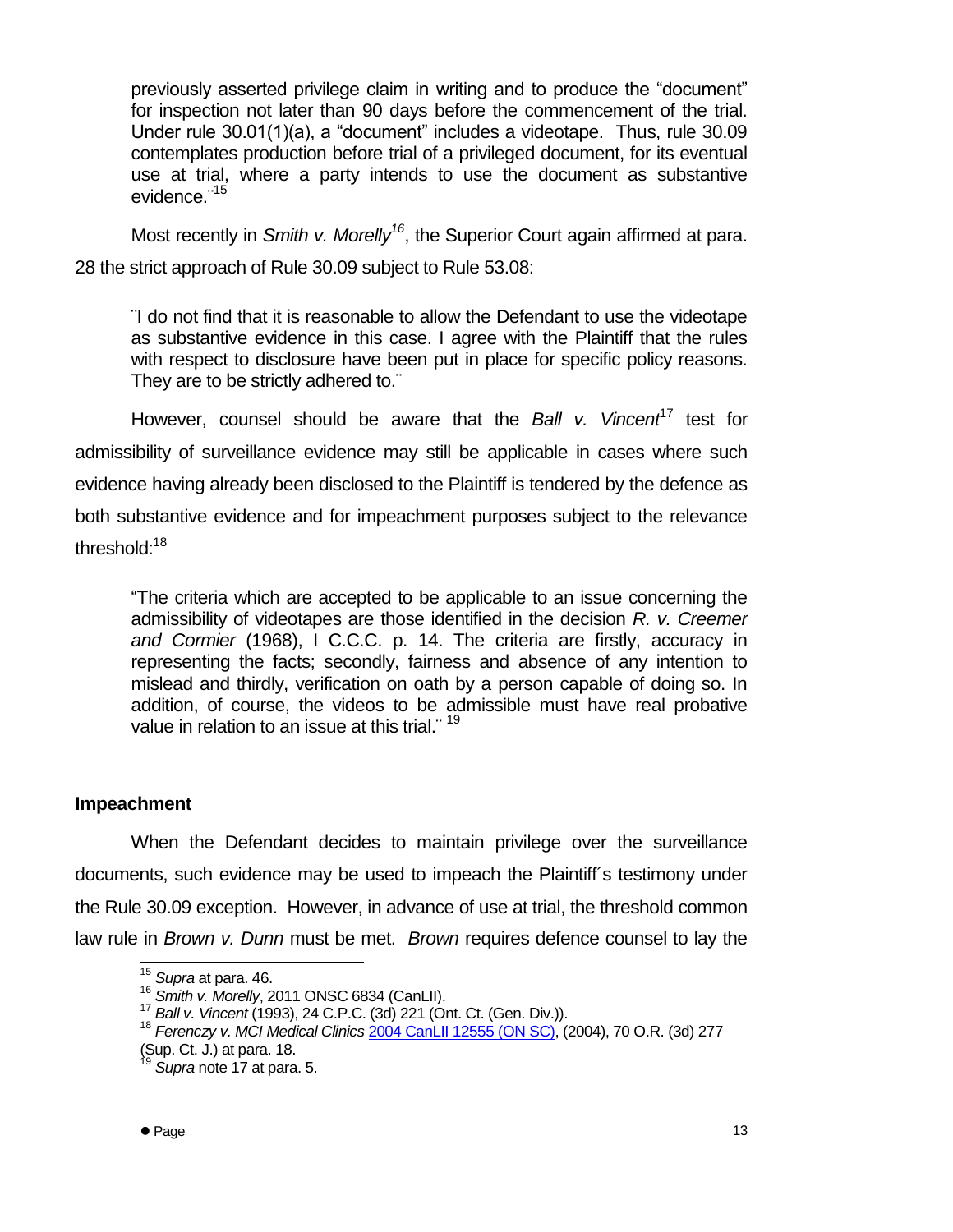proper evidentiary foundation prior to calling impeachment evidence. In *Giroux*, Valin J. applying *Brown* to surveillance documents found that surveillance cannot be used to ambush the Plaintiff but rather counsel must present the substance of the evidence and allow the Plaintiff the opportunity to deny, explain or call evidence to rebut it.

In *Landolfi*, the test for admissiability of surveillance as impeachment evidence was found not to be the strict standard for substantive evidence under Rule 30.09 but rather one of relevance:

¨where evidence is tendered for impeachment purposes (as in this case) the admission of the evidence requires a showing of relevance to the credibility of a witness on a material matter and a further demonstration that the potential value of the proffered evidence to assist in assessing credibility outweighs the potential prejudicial effect of the evidence.¨

Such relevant evidence albeit with minor modifications must accurately and fairly encapsulate the information the defence proffers to the court or it may be deemed inadmissible.<sup>20</sup> Where the evidence is not relevant to impeaching the Plaintiff's oral evidence, it may be excluded and is subject to the trial judge's qualification of relevance on the facts. In *Lis v. Lombard<sup>21</sup>*, Bryant J. held that the proferred impeachment evidence did not contradict the oral testimony of the Plaintiff and refused to admit surveillance evidence which might be mischaracterized as substantive evidence by the jury:

¨21 A prior inconsistent statement or inconsistent/contradictory conduct is a well-recognized basis of impeachment. The plaintiff's evidence at her examination for discovery and at trial is consistent concerning who did the shopping. The activity depicted on the videotape is consistent with her evidence given at trial concerning shopping on her days off. I find that the proffered surveillance videotape does not contradict Mrs. Lis's answers made at discoveries or her evidence at trial. I find that the surveillance videotape is not admissible because it is not relevant to the credibility of the witness Mrs. Lis as to whether or not she suffers chronic pain as a result of the accident."

l

<sup>20</sup> *Supra* note 17.

<sup>21</sup> *Lis v. Lombard*, 2006 CanLII 21595 (ON SC).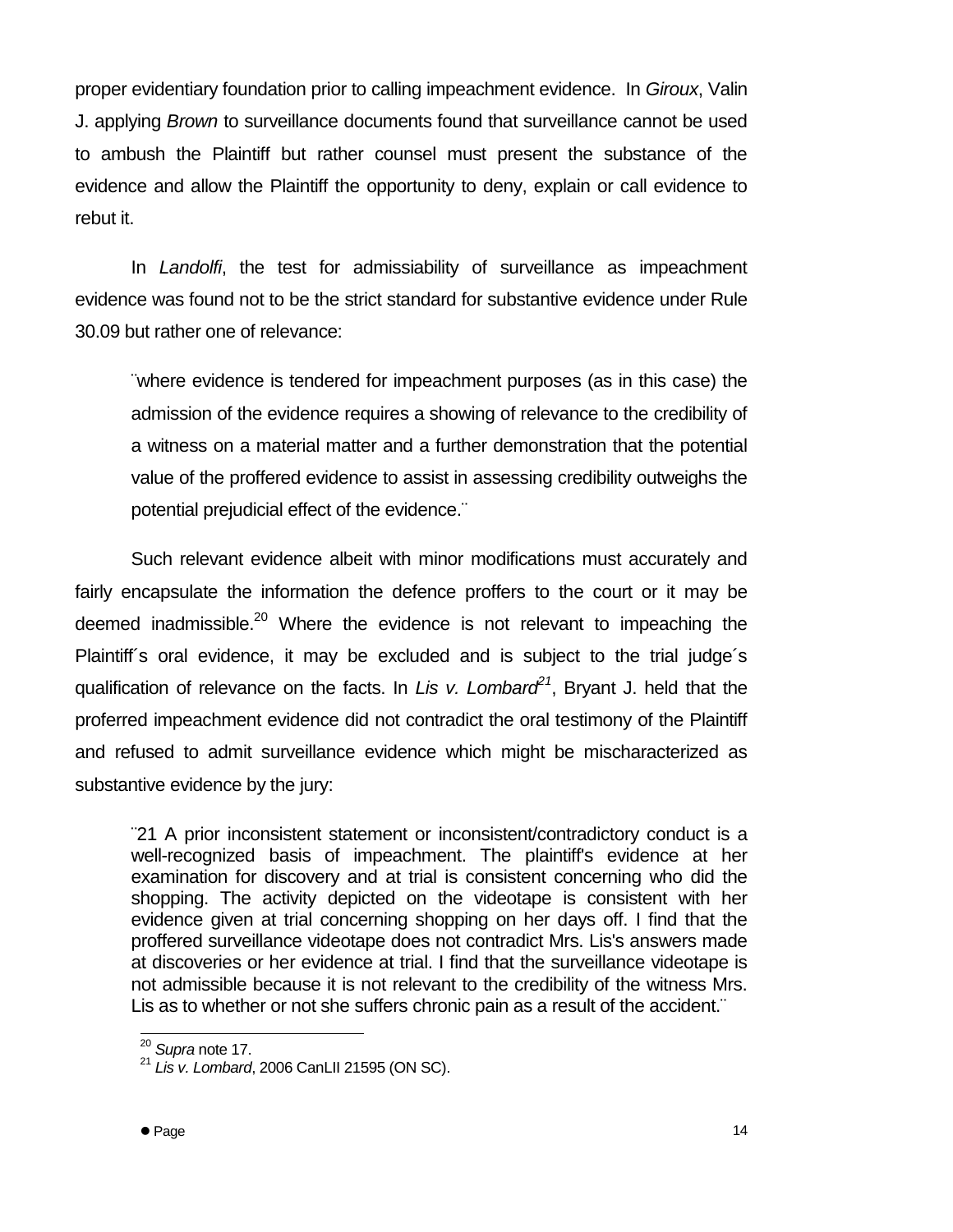A finding of relevance to the credibility of the Plaintiff when classifying surveillance evidence for impeachment purposes is again the role of the trial judge. In *Howe v. Garcia<sup>22</sup>*, the court came to the opposite decision than in *Lis* when applying the *Landolfi* test. Walters J. found that the surveillance tapes in question could not be admitted as substantive evidence but were admissible for impeachment purposes. Madam Justice Walters found the surveillance was relevant to contradicting the Plaintiff´s evidence that she was incapable of performing daily tasks to the degree professed in oral testimony.

Furthermore, as in *Smith v. Morelly*, where the defence seeks to utilize surveillance for impeachment but has failed to disclose subject to Rule 30.09, once a judge is satisfied that the surveillance will "contradict, impugn or challenge the testimony of the Plaintiff"<sup>23</sup> the evidence may be admitted by leave pursuant to Rule 53.08.

In *Landolfi*, addressing the challenge of perfect disclosure, the court quoted approvingly Carthy J.A.´s characterization of the important interplay between rules 30.09, 31.06(1) and 30.03 in *Ceci* at pp. 383-84:

I do not read [rule 30.09] as inconsistent with the principle of full exchange of information at all stages of an action. The [impeachment] exception [under rule 30.09], in my view, is a simple acknowledgement that a party, unable to anticipate everything that may be said by an opponent at trial, cannot be expected to relinquish privilege and give notice of documents on the mere chance that they may be used to impeach. Any suggestion of ambush being encouraged is dispelled by the necessary inclusion of the privileged document in the affidavit of documents, the ability of the opposite party to demand particulars of its contents on discovery, and the limited use of the privileged document at trial.

l

<sup>22</sup> *Howe v. Garcia*, 2008 CanLII 48136 (ON SC).

<sup>23</sup> *Supra* note 16 at para. 20.